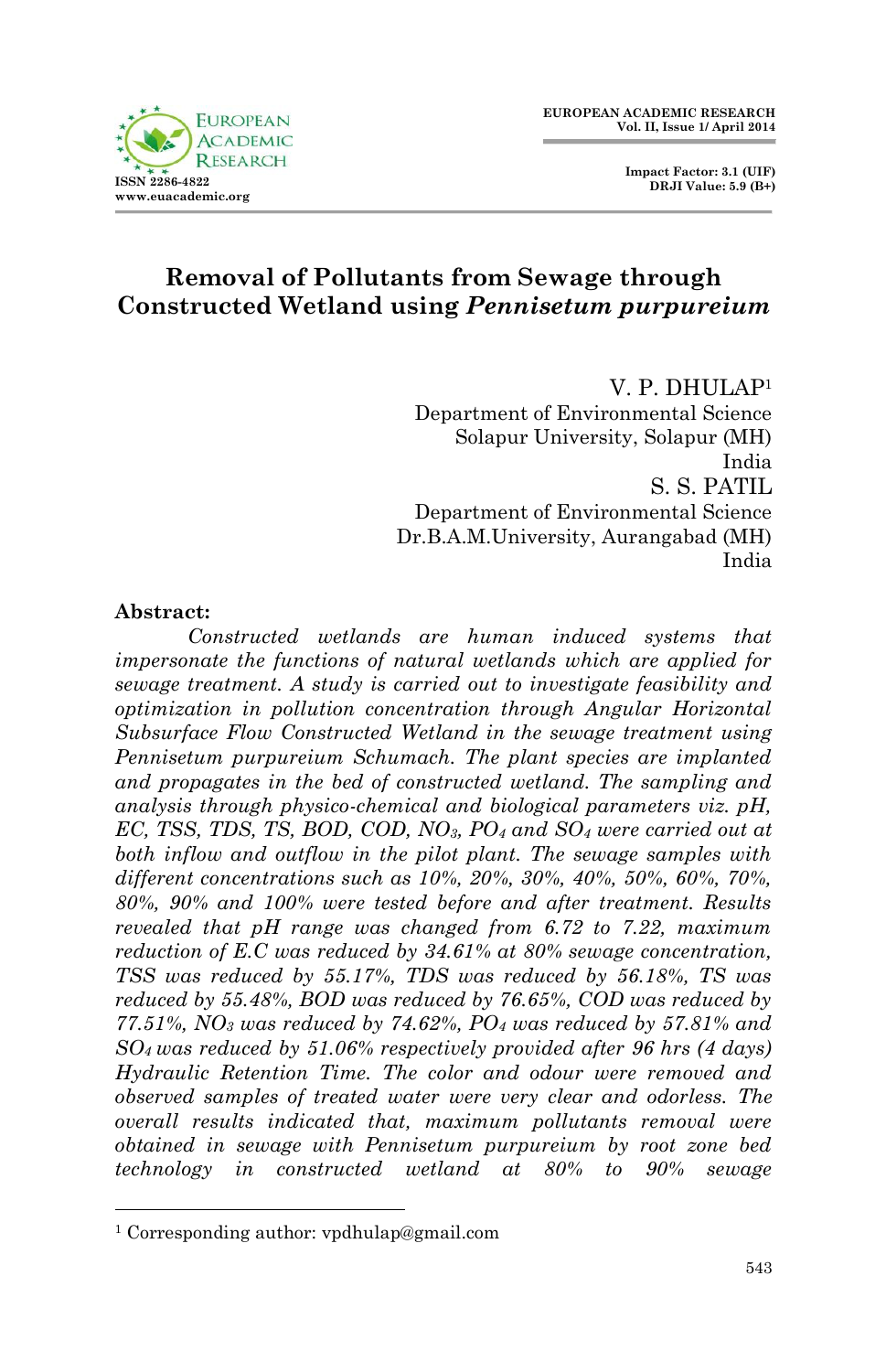*concentration. This model removes maximum pollutants and useful for reducing surface and subsurface water pollution load.*

**Key words**: Sewage Treatment, *Pennisetum purpureium*, Angular Horizontal Subsurface Flow, Constructed Wetland, Root zone Technology

# **Introduction:**

The constructed wetlands are basically manmade or human induced wastewater treatment systems consisting of shallow ponds or channels. They have been planted with aquatic macrophytes or plants which rely upon natural microbial, biological, physical and chemical process to treat wastewater. In natural looking constructed wetlands are pre-treated the wastewater by filtration, settling and bacterial decomposition. These constructed wetland systems have been used internationally with good results (David et al. 2002). The Constructed wetlands are designed to mimic natural wetland systems, utilizing wetland plants, soils and associated microorganisms to remove contaminants from wastewater (EPA 1993). The first experiment conducted by K. Siedel in Germany in early 1950's at the Max Planck Institute in Plon, aimed at the possibility of treatment by wetland vegetation. She carried out numerous experiments on the use of wetland vegetation for treatment of various types of wastewater like, dairy wastewater and livestock wastewater. In early 1960's scientists carried out different trials to grow macrophytes in wastewater and sludge of different origin and tried to improve the performance of rural and decentralized wastewater treatment which was either septic tanks or ponds systems with inefficient treatment. Siedel named hydrobotanical method for this early system (Vymazal 2005). In 1970's and 1980's, constructed wetlands were nearly limited built to treat domestic or municipal sewage. In 1990's, the constructed wetlands have been used for all kinds of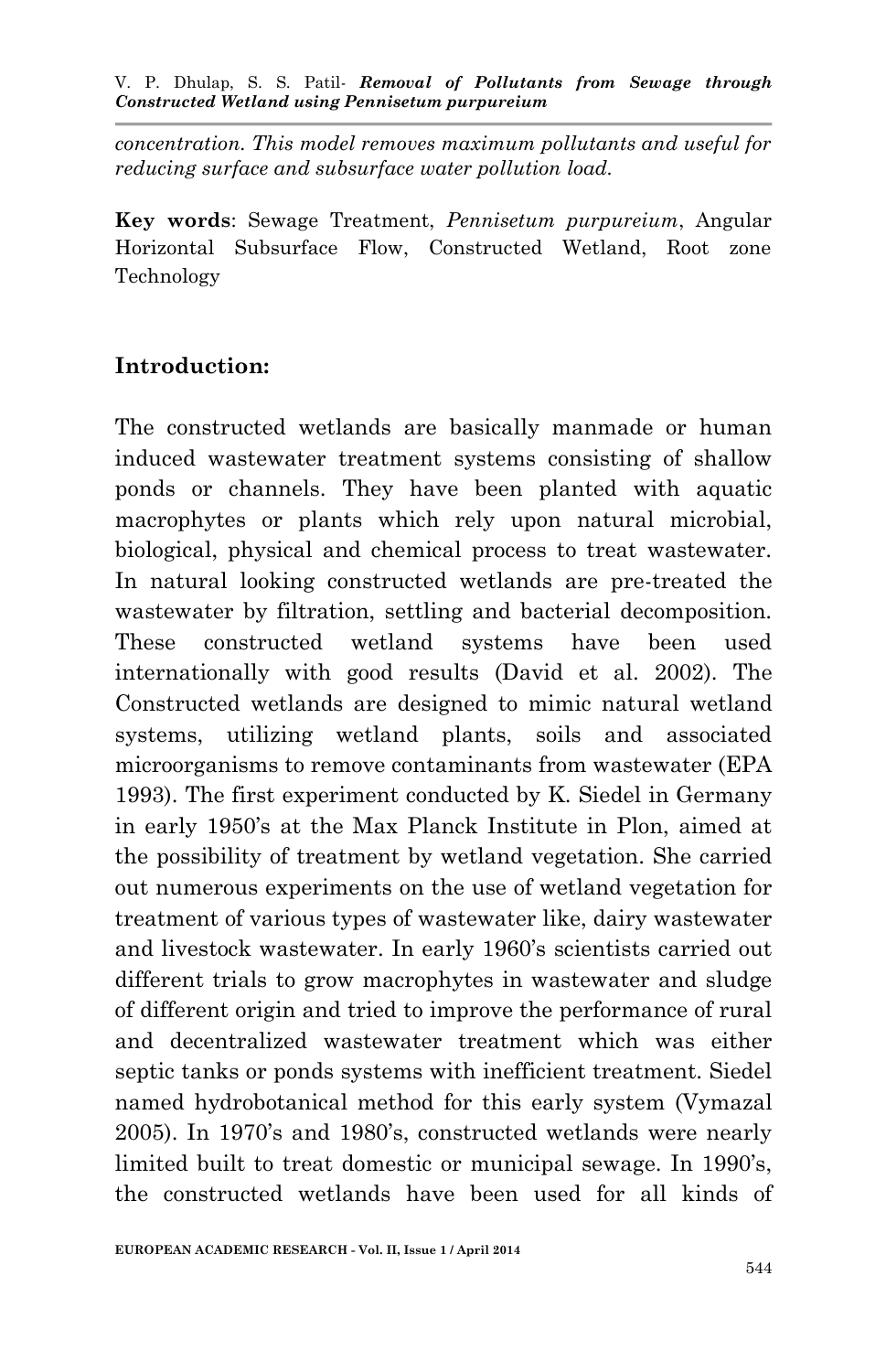wastewater including landfill leachate, runoff from urban, highway, airport and agricultural areas, food processing such as winery, cheese and milk production, industrial effluents of chemicals, paper mill and oil refineries, agriculture farms, mine drainage or sludge dewatering (Farooqi et al. 2008).

Constructed wetlands treatment systems are based on ecological systems found in natural wetlands. These wetlands are generally characterized by the presence of three basic parameters such as soils, hydrology and vegetation. Constructed wetlands can treat and remove the contaminants from the wastewater such as solids, organic compounds and inorganic constituents etc. Although the same wetlands can achieve multiple goals of contaminant removal, but the mechanisms are different.

The use of plants or macrophytes acts as role of biofilters in the wastewater treatment technologies (Dhote and Dixit 2007). Today, the conventional wastewater treatment process is inconvenient in the form of its operation and maintenance costs. Problems of conventional high-technology wastewater treatment system are in many situations not a suitable solution in developing countries because it is not sustainable to install wastewater treatment facilities which require guaranteed power supply, replaceable spare parts and a skilled labor for operation and maintenance (Konnerup et al. 2009). In developed as well as in developing countries, the goal is elimination of all pollutants like pathogens, nutrients, organic and inorganic chemicals. Whereas the primary treatments aimed for protection of the public health through control of pathogens to prevent transmission of water borne diseases (Kivaisi 2001). For this purpose constructed wastewater systems are suitable since they can be efficient in removal of BOD5, pathogens and nutrients (Konnerup et al. 2009). Therefore, efforts are made for the use of natural process, which can be used as an eco-friendly and effective source for treatment. Despite the recognition of constructed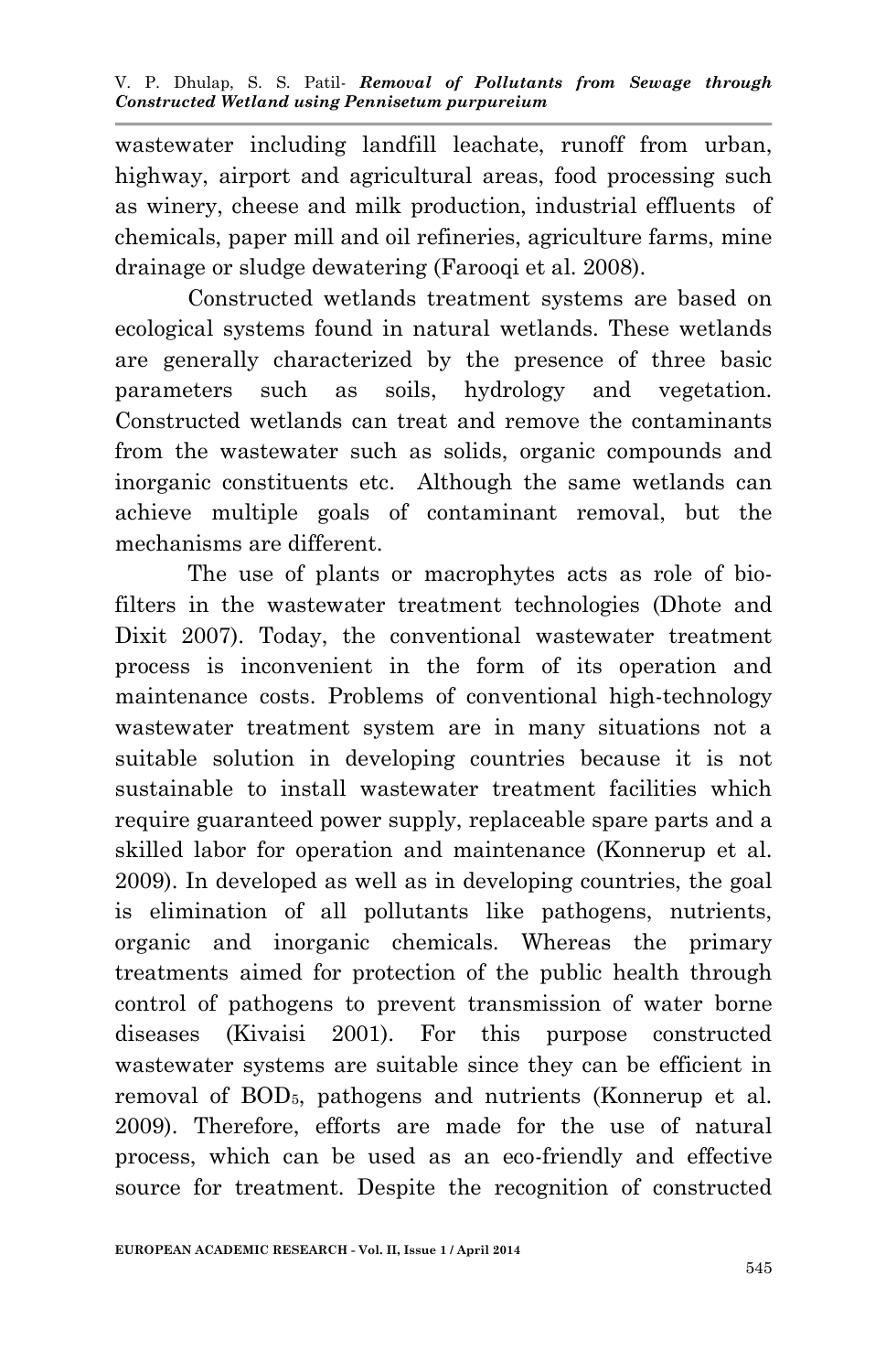wetlands technology as an excellent alternative for conventional wastewater treatment systems, not much work has been done to determine its applicability in this study area.

The phytoremediation or root zone bed technology both are the bioremediation processes that uses various types of plants to remove, transfer, stabilize and destroy contaminants in the waste water. It employees natural or genetically modified plants, often together with their associated rhizospheric microorganisms. It stimulates plant growth and removes contaminates from the wastewater. Plants can extract heavy metals, natural aromatic and hydrocarbon compounds and man-made chemicals such as pesticides, herbicides, fungicides and antibiotics including heavy metals. This approach is relatively cheap, efficient and environment friendly with the use of variety of mechanisms. The plants can sequester heavy metals in their cell walls, chelate them in inactive forms using secreted organic compounds or complex them, store in their tissues after transporting them into specialized cells and cell compartments and in vacuoles, safe from the sensitive cell cytoplasm where most metabolic processes occur or make chelating cysteine-rich peptides or small proteins such as phytochelatins and metallothioneins those can be stored safely in vacuoles (Newman et al. 1998., Chavan et al 2012a. and Chavan et al. 2012b).

Constructed wetlands have proved to be an effective low cost treatment system which utilizes the interactions of emergent plants and microorganisms in the removal of wastewater pollutants (Shen and Yin, 1995 and Koottatep et al. 2001). But there is exists a research gap between the literature information and localized need for adaptive aquatic weeds for the phytoremediation. The efforts have been made to fill up this gap with practical efforts in the present work. The investigations are also carried out to determine the potentiality of Pennisetum purpureum plant for reducing the water pollution in the study region. The studies are aimed to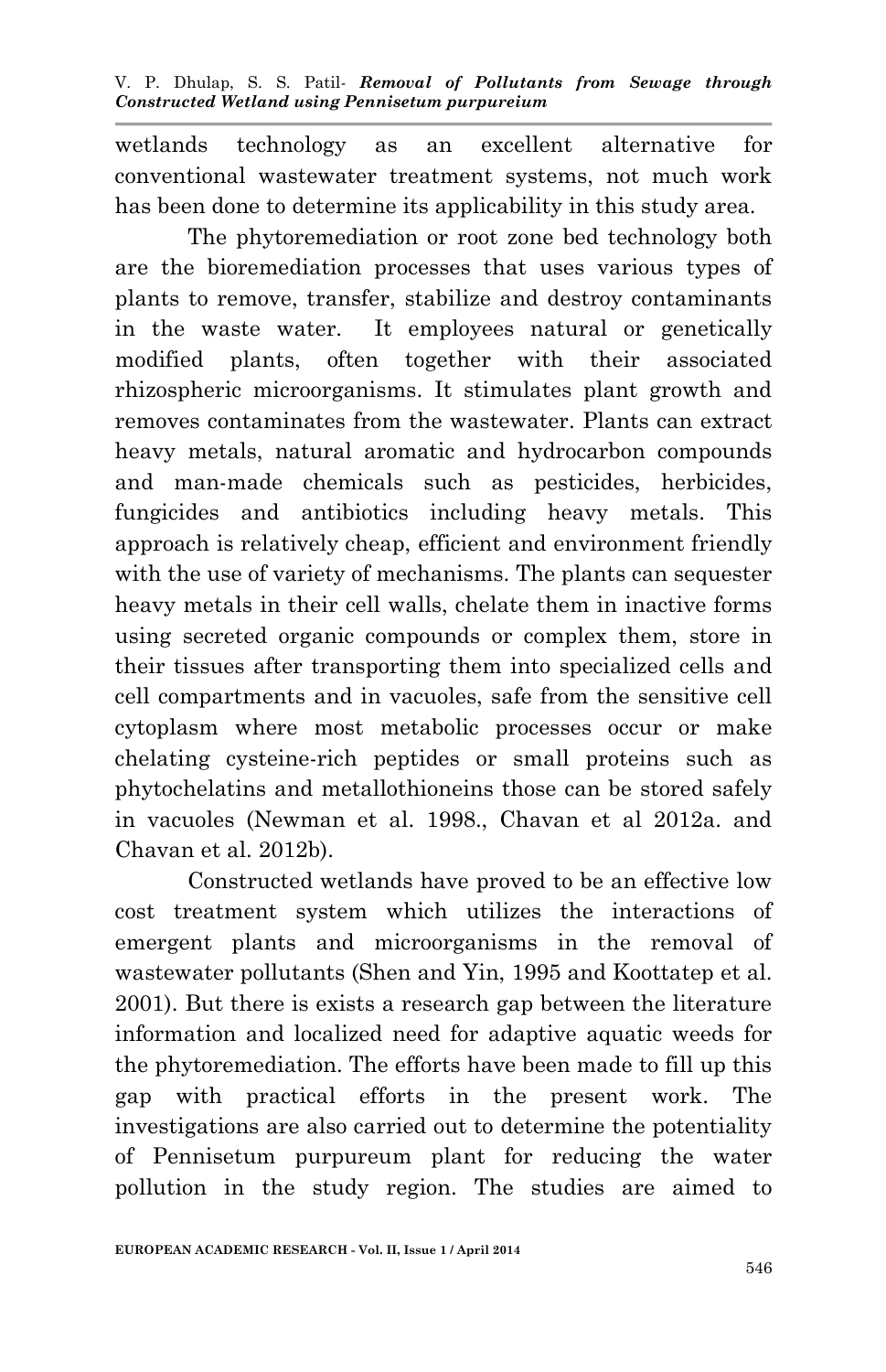investigate the phytotreatabilty potential of Pennisetum purpureum. Considering the abundant growth and availability of Pennisetum purpureum in Solapur region, this plant was selected for the study. This plant is locally adaptive, abundant, fast growing and easily available which made it easy to select for the present investigation. The specific objectives were to design, construct and conduct operational testing of Angular Horizontal Subsurface Flow treatment through constructed wetland over a period of six month with the use of Pennisetum purpureum plant for treatment of sewage. The research work also evaluates the effectiveness of Pennisetum purpureum emergent plant in the treatment of sewage (Oluseyi and Abimbola 2011).

## **Materials and Methods:**

**1. Collection of sewage sample:** Treatment of sewage through constructed wetland, grab samples were collected from Shelgi nala near Pune naka which is near to National Highway No. 9 in Solapur city. These samples were treated using *Pennisetum purpureum* by Phytoremediation (root zone) technique after their pre-treatment characterization **(Figure 1).**

**2. Collection of macrophytes or plants:** The strengths of this grass are leafier and making it to prefer as high quality feed for cattle's. Plant having high production potential and it is readily eaten by all grazing animals. It is distributed worldwide, mostly grows or adapted in the tropics. This grass grows in partly shaded areas, generally on clayey soil. In the constructed wetland technology young and healthy plants were collected from vicinity of Solapur city. The selected plant *Pennisetum purpureum* belongs to Kingdom–plantae and Family-Poaceae. The plant produce short, creeping rhizomes 15 to 25 cm long with fine roots at the nodes and culms that are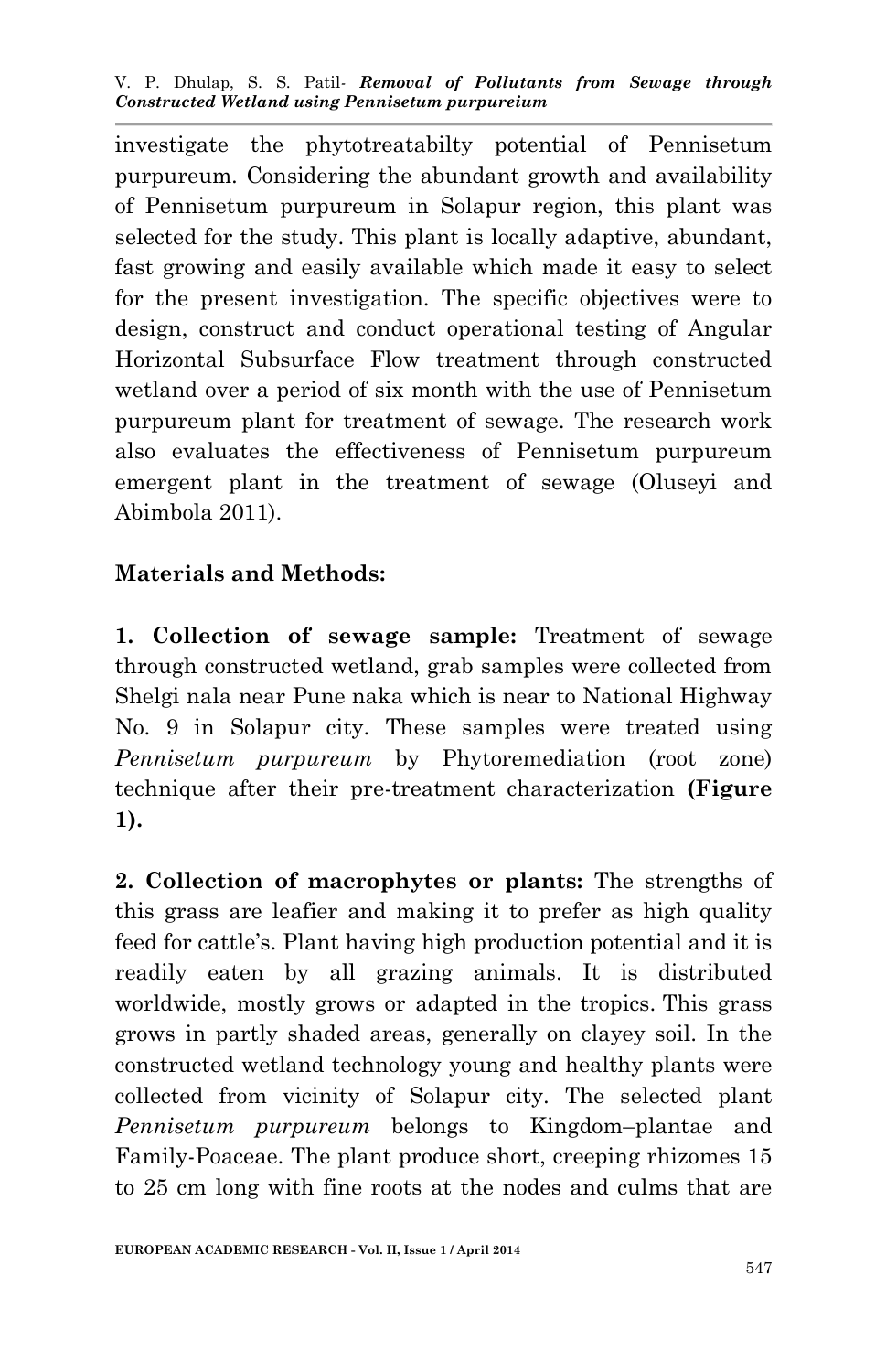from 2 to 8 m in height, up to 2.5 cm in diameter at the base, and have a solid center. Older culms may branch several times. Leaf blades are 50 to 90 cm long and 1 to 3 cm wide, flat and have a white midrib. Leaves of new, vigorous growth have wide, robust leaves; older culms have finer, narrow leaves. Leaf margins are rough (fine-toothed). The inflorescence is a compact, erect, bristly tawny or purplish spike 8 to 30 cm long and 1.5 to 3 cm wide. Spikelets are arranged around a hairy axis, and fall at maturity. The culms are tufted, erect and 100- 400 cm tall. The leaves are linear, sometimes broadly so and 27- 75 x 1-3 cm. The smooth to hairy leaf sheaths are 9-16 cm long. Division or Phylum is Magnoliophyta, Class-Monocots, Orderpoales, the inflorescence is an erect, bristly, terminal spike, 15- 30 cm long and golden yellow-brown. The central stalk is smooth to inconspicuously ridged and densely hairy. The spikelets are in clusters of 1-3, surrounded by involucres of bristles 1.9 cm long and with 2 florets. The lower floret is male or sterile, the upper bisexual. The genus is *Pennisetum,* species is *purpureum.* It is commonly known as Elephant grass or Napier Grass.

This plant is growing on poorly drained clay soils through the gamut of soil types to excessively drain sandy soils. Growth is best on rich, moist, well-drained medium-textured soils. This plant growing in rainfall at excess of 1500 mm per year and temperatures for optimum growth should be from 25 to 40° C (Skerman and Riveros 1990). Grass also grows in light shade but it does not survive under a closed tree canopy. In turn, it was suppress most of grasses, herbs, and tree seedlings. A cold kills the above-ground parts, but the soil also froze and kills the rhizomes (Center for New Crops and Plant Products 2002).

In the reproduction, flowering takes place mainly in the fall and winter (Long and Lakela 1971). Because of asynchrony of male and female flower parts, the plant relies on crosspollination by wind. Elephant grass is an inconsistent seed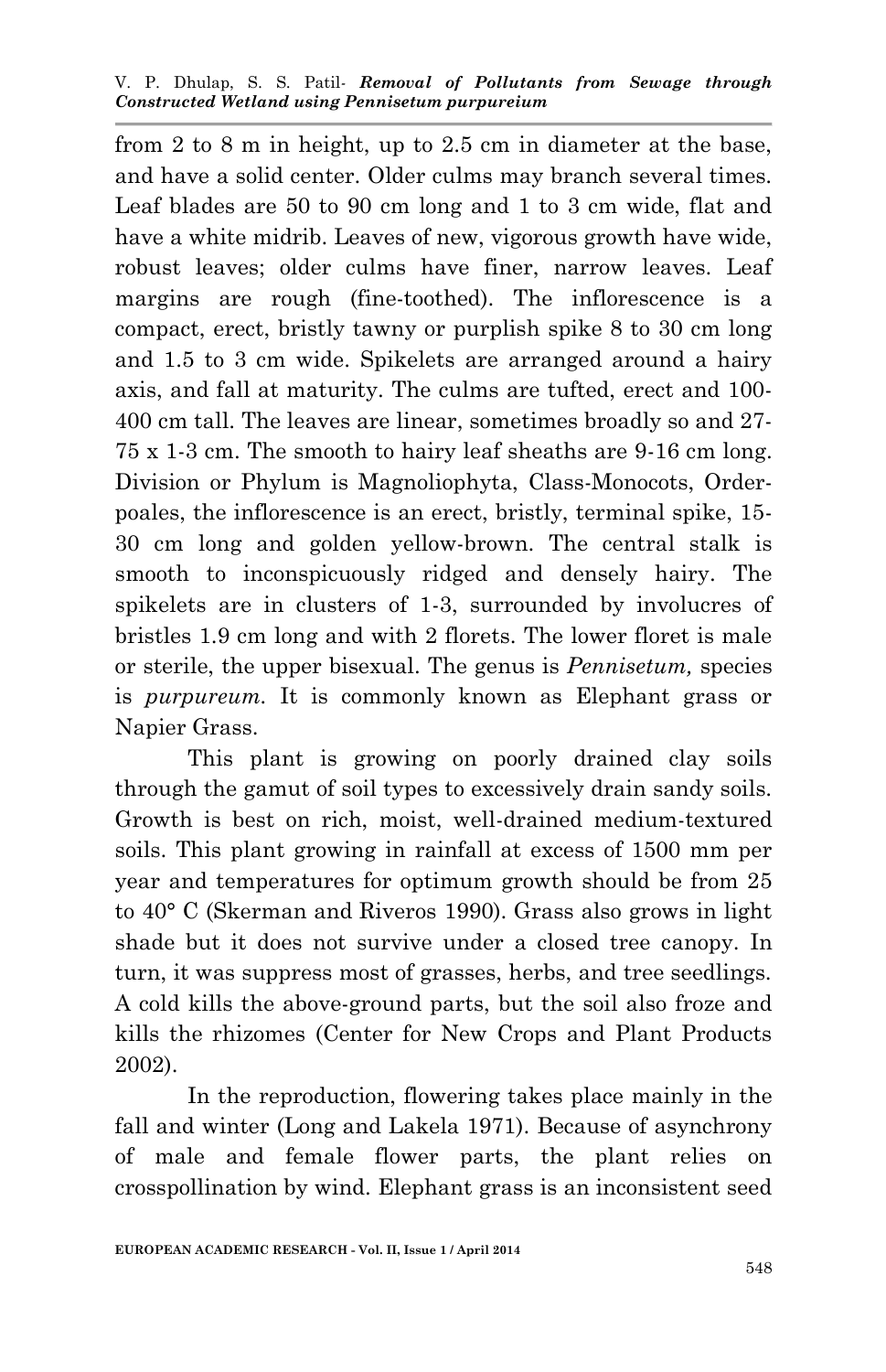producer and rarely develops seeds in some habitats. When seeds are produced, they are often of low viability (Holm ey al. 1977).

**3. Design and fabrication of constructed wetland:** The experiment was performed in the Department of Environmental Science, Solapur University Solapur (M.S) India. In experimental designing and fabrication of constructed wetlands there are three sets of buckets with different sizes and dimensions were used **(Figure 2)**. The vertical buckets as holding tank (Inlet) were used to hold the sewage. The water storing capacity of tank was 30 liters each. The rectangular tub with test plant bed was used as experimental setup for preparing root zone bed. Size of plant bed was 62 cm length and height 35 cm having suitable outlet. Vertical 'T' shape pipe was placed above the tub in an inverted position for equal distribution of sewage which was connected with the rubber pipe at the inlet of holding tank for each set. The length of plastic pipe was 40 cm and the holes for equal distribution of sewage were provided at the distance of 5 cm and equal flow was adjusted manually through them. Clean plastic cans were used for the collection of treated water and for flowing out from the root zone bed through the outlets (Chavan et al 2012a). Inlet bucket, Root zone tub and outlet cans were connected to each other with taps by tubes and plastic water pipes. The constructed wetland or root zone bed set was prepared in three layers which were prepared with pebbles, sand and garden sieved soil (Chavan et al 2012b). The big size pebbles of 20 kg weight making bottom layer of 10 cm height followed by sharp and medium sized sand 15 kg were added to form a middle layer of 10 cm height and small size and sieved soil of 6 kg forming upper layer of 10 cm height were used for construction of bed. The pebbles and sand materials were neatly washed with tap water and then arranged in different layers. Selective healthy, small, young, locally available grass saplings of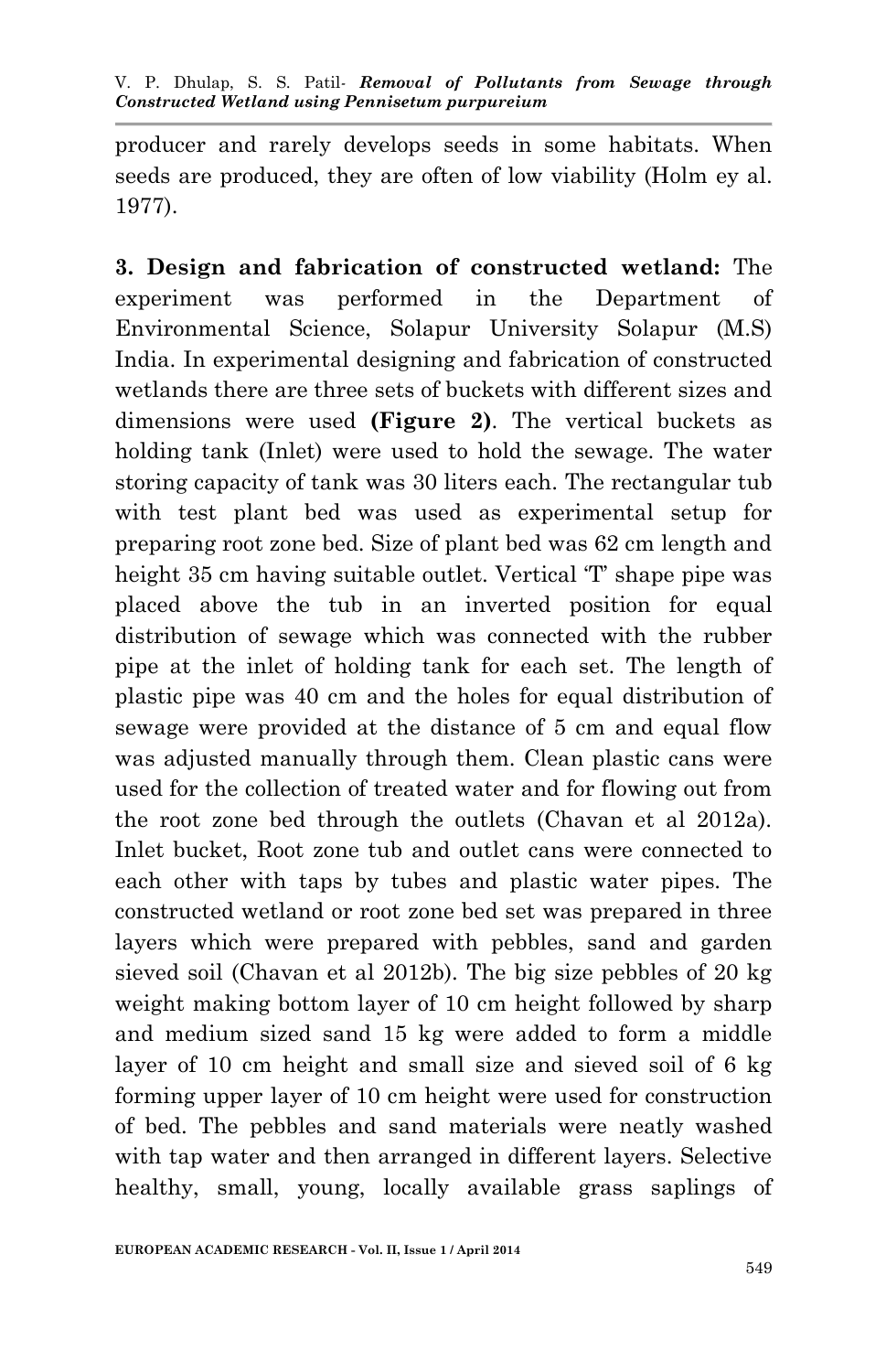*Pennisetum purpureum* were transplanted and which were arranged in rows and columns and covered by layer of small pebbles, sand and sieved soil (Chavan et al, 2012c).

The rectangular tub with plant bed was provided  $10<sup>0</sup>$ slopes and kept in the slanting position **(Figure 3)**. Flow rates (Inlet and outlet) were adjusted by using bucket and timer. For the present investigation ten different concentrations of sewage samples were used for the treatment. Inlet flow and outlet flow of wastewater were adjusted to maintain Hydraulic Retention Time (HRT) of 4 days (96 hrs). Initially, grass in bed was acclimatized for two weeks with suitable dilutions of each time. As the time passed, the concentrations were increased such as 10%, 20%, 30%, 40%, 50%, 60%, 70%, 80%, 90% and 100% of sewage through plant treatment (Chavan et al 2012d). Test samples before and after treatment were analyzed for selective parameters like pH, EC, TSS, TDS, TS, COD, BOD, NO3, PO<sup>4</sup> and SO<sup>4</sup> using standard method (APHA, 2005., Trivedy and Goel, 1986). All theses parameters were analyzed in the departmental laboratory on same day of before and after treatment. Finally, pollution reduction efficiency and treatment efficiency of the test plant were calculated.



**Figure 1: Sewage Sampling Figure 2: Design of AHSSCW** 

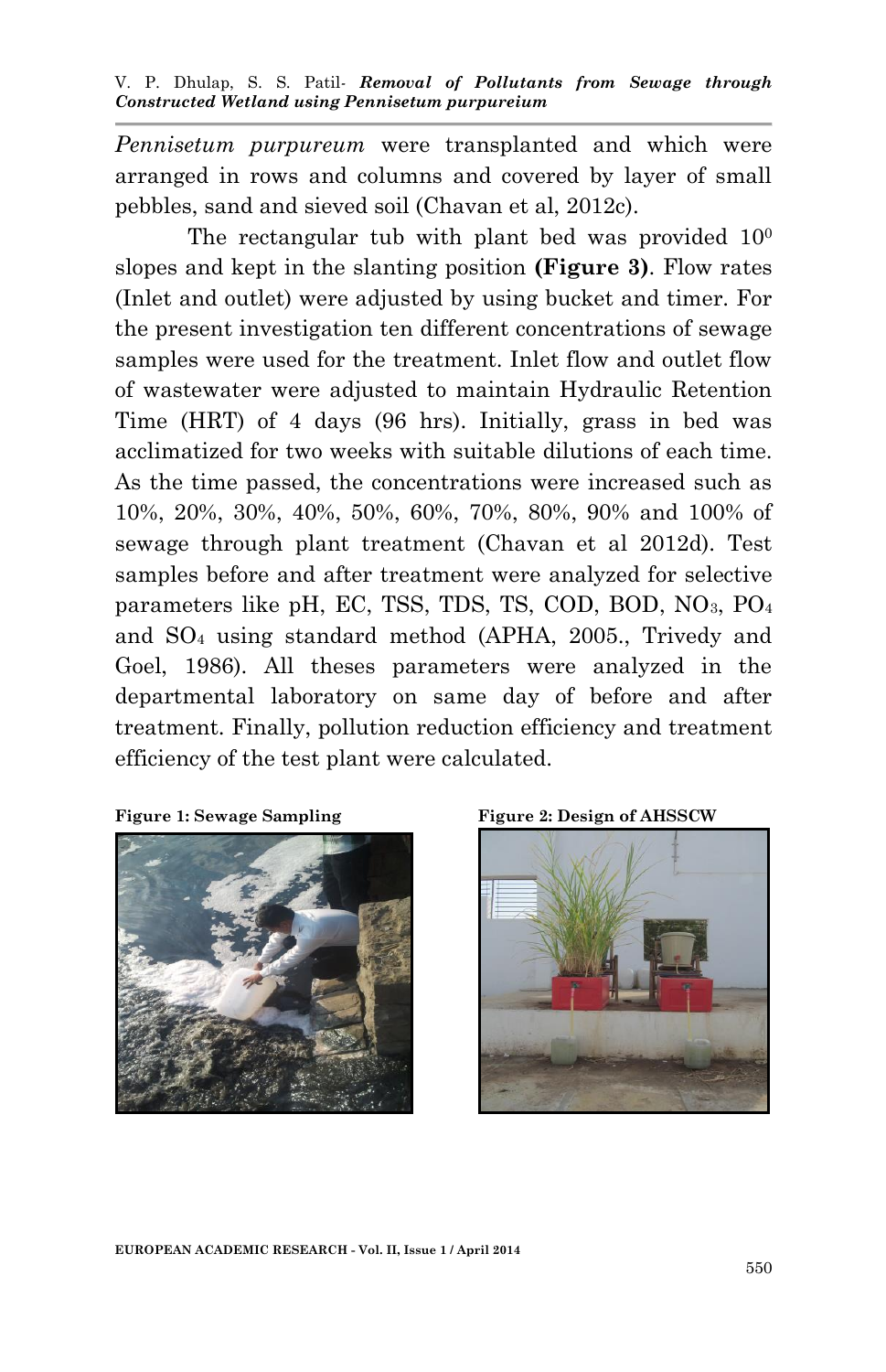**Sewage treatment Sewage treatment**

Figure 3: Growth of plants used for Figure 4: Growth of plants used for



## **Results and Discussion:**

| Concentrations<br>in % | pH             |      | ЕC<br>$(\mu Mohs/C)$<br>m) |      | <b>TSS</b><br>(mg/L) |              | <b>TDS</b><br>(mg/L) |              | <b>TS</b><br>(mg/L) |     | <b>BOD</b><br>(mg/L) |              | $_{\rm{cop}}$<br>(mg/L) |              | NO <sub>3</sub><br>(mg/L) |     | PO <sub>4</sub><br>(mg/L) |      | SO <sub>4</sub><br>(mg/L) |              |
|------------------------|----------------|------|----------------------------|------|----------------------|--------------|----------------------|--------------|---------------------|-----|----------------------|--------------|-------------------------|--------------|---------------------------|-----|---------------------------|------|---------------------------|--------------|
|                        | B              | A    | B                          | A    | B                    | $\mathbf{A}$ | в                    | $\mathbf{A}$ | B                   | A   | B                    | $\mathbf{A}$ | B                       | $\mathbf{A}$ | B                         | A   | B                         | A    | в                         | $\mathbf{A}$ |
| 10                     | 7.8            | 7.61 | 0.96                       | 0.79 | 117                  | 99           | 612                  | 457          | 729                 | 556 | 4.92                 | 3.36         | 14.8                    | 8.8          | 5.4                       | 3.1 | 3.60                      | 2.31 | 28                        | 19.16        |
|                        |                |      |                            |      |                      |              |                      |              |                     |     |                      |              |                         |              |                           |     |                           |      |                           |              |
| 20                     | 7.9            | 7.30 | 1.12                       | 0.89 | 144                  | 107          | 678                  | 478          | 822                 | 585 | 5.94                 | 3.82         | 17.4                    | 9.4          | 6.0                       | 3.2 | 5.12                      | 3.16 | 39                        | 26.02        |
|                        | 4              |      |                            |      |                      |              |                      |              |                     |     |                      |              |                         |              |                           |     |                           |      |                           |              |
| 30                     | 7.6            | 7.20 | 1.24                       | 0.96 | 157                  | 109          | 807                  | 520          | 964                 | 629 | 6.84                 | 4.26         | 19.3                    | 9.9          | 9.5                       | 4.5 | 8.66                      | 5.16 | 53                        | 33.08        |
|                        | 4              |      |                            |      |                      |              |                      |              |                     |     |                      |              |                         |              |                           |     |                           |      |                           |              |
| 40                     | 7.5            | 7.21 | 1.36                       | 1.00 | 160                  | 111          | 857                  | 521          | 101                 | 632 | 7.27                 | 4.28         | 21.8                    | 10.1         | 11.7                      | 5.1 | 9.86                      | 5.53 | 66                        | 38.09        |
|                        | $\overline{c}$ |      |                            |      |                      |              |                      |              | $\overline{ }$      |     |                      |              |                         |              |                           |     |                           |      |                           |              |
| 50                     | 7.4            | 7.12 | 1.47                       | 1.04 | 169                  | 116          | 958                  | 544          | 112                 | 660 | 10.92                | 5.61         | 24.4                    | 10.4         | 13.2                      | 5.2 | 12.4                      | 6.71 | 78                        | 41.0         |
|                        | 7              |      |                            |      |                      |              |                      |              | $\tau$              |     |                      |              |                         |              |                           |     |                           |      |                           |              |
| 60                     | 7.1            | 7.20 | 1.59                       | 1.09 | 239                  | 127          | 999                  | 547          | 123                 | 674 | 12.31                | 5.92         | 27.7                    | 10.8         | 17.0                      | 6.0 | 14.6                      | 7.31 | 84                        | 43.0         |
|                        | Ŕ              |      |                            |      |                      |              |                      |              | s.                  |     |                      |              |                         |              |                           |     | 6                         |      |                           |              |
| 70                     | 6.9            | 7.30 | 1.71                       | 1.15 | 258                  | 128          | 112                  | 550          | 138                 | 678 | 22.08                | 8.32         | 36.9                    | 11.0         | 19.6                      | 6.2 | 16.8                      | 7.46 | 89                        | 44.0         |
|                        |                |      |                            |      |                      |              | 9                    |              | $\overline{ }$      |     |                      |              |                         |              |                           |     | $\overline{\mathbf{3}}$   |      |                           |              |
| 80                     | 6.8            | 7.26 | 1.82                       | 1.19 | 290                  | 130          | 125                  | 556          | 154                 | 686 | 37.04                | 8.73         | 51.6                    | 11.6         | 21.4                      | 6.3 | 17.9                      | 7.56 | 94                        | 46.0         |
|                        | 7              |      |                            |      |                      |              |                      |              |                     |     |                      |              |                         |              |                           |     | $\overline{c}$            |      |                           |              |
| 90                     | 6.8            | 7.24 | 1.94                       | 1.33 | 345                  | 203          | 132                  | 581          | 167                 | 784 | 46.02                | 13.63        | 92.8                    | 26.1         | 24.6                      | 6.4 | 18.8                      | 8.62 | 97                        | 48.0         |
|                        | $\overline{4}$ |      |                            |      |                      |              | 6                    |              |                     |     |                      |              |                         |              |                           |     |                           |      |                           |              |
| 100                    | 6.7            | 7.22 | 2.56                       | 1.84 | 394                  | 229          | 136                  | 661          | 175                 | 890 | 51.44                | 18.76        | 118                     | 39.8         | 26.8                      | 6.8 | 21.6                      | 10.1 | 107                       | 56.0         |
|                        | $\overline{c}$ |      |                            |      |                      |              | 4                    |              | 8                   |     |                      |              |                         |              |                           |     | $^{\circ}$                | 8    |                           |              |

**Table 1: Pennisetum purpureum used in the CW** 

|                            | <b>SEWAGE CONCENTRATIONS</b> |       |       |       |       |       |       |       |       |       |  |  |
|----------------------------|------------------------------|-------|-------|-------|-------|-------|-------|-------|-------|-------|--|--|
| <b>PARAMETERS</b>          | 10%                          | 20%   | 30%   | 40%   | 50%   | 60%   | 70%   | 80%   | 90%   | 100%  |  |  |
| E.C %                      | 17.70                        | 20.53 | 22.58 | 26.47 | 29.25 | 31.44 | 32.74 | 34.61 | 31.44 | 28.12 |  |  |
| TSS %                      | 15.38                        | 25.69 | 30.57 | 30.62 | 31.36 | 46.86 | 50.38 | 55.17 | 41.15 | 41.87 |  |  |
| TDS %                      | 25.32                        | 29.49 | 35.56 | 39.20 | 43.21 | 45.24 | 51.28 | 55.55 | 56.18 | 51.53 |  |  |
| <b>TS</b> %                | 23.73                        | 28.83 | 35.68 | 37.85 | 41.43 | 45.55 | 51.11 | 55.48 | 53.08 | 49.37 |  |  |
| BOD %                      | 31.70                        | 35.69 | 37.71 | 41.12 | 48.62 | 51.90 | 62.31 | 76.65 | 70.49 | 63.53 |  |  |
| $\mathbf{COD} \mathcal{C}$ | 40.54                        | 45.97 | 48.70 | 53.66 | 57.37 | 61.01 | 70.18 | 77.51 | 71.87 | 66.27 |  |  |

**EUROPEAN ACADEMIC RESEARCH - Vol. II, Issue 1 / April 2014**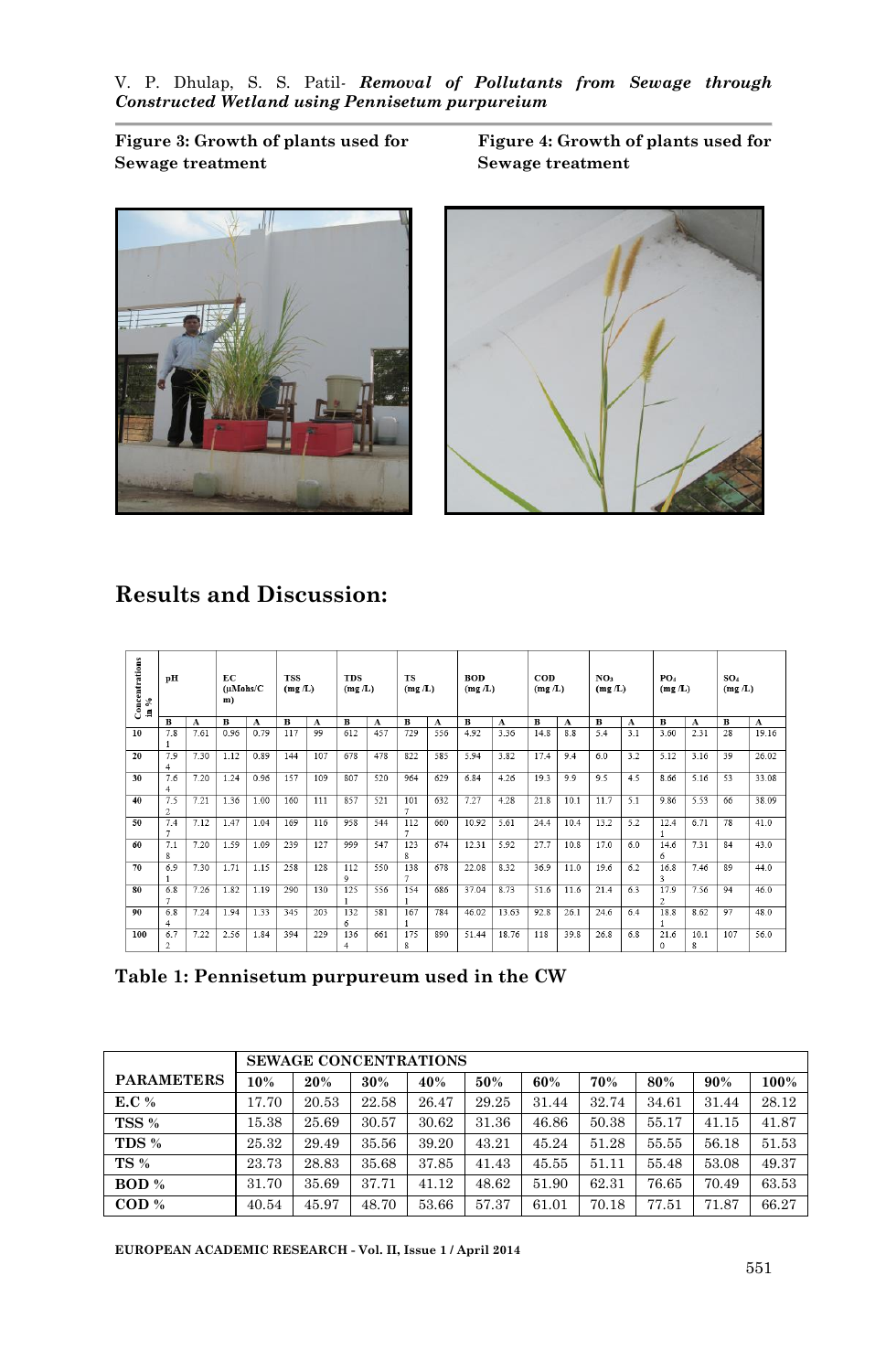V. P. Dhulap, S. S. Patil*- Removal of Pollutants from Sewage through Constructed Wetland using Pennisetum purpureium*

| $\rm{NO_3\,\%}$   | 42.59 | 46.66 | 52.63 | 56.41 | 60.60 | 64.70 | 68.36 | 70.56 | 73.98 | 74.62 |
|-------------------|-------|-------|-------|-------|-------|-------|-------|-------|-------|-------|
| $PO4$ %           | 35.83 | 38.28 | 40.41 | 43.91 | 45.93 | 50.13 | 55.67 | 57.81 | 54.17 | 52.87 |
| $\mathbf{SO}_4\%$ | 31.57 | 33.28 | 36.22 | 41.06 | 47.43 | 48.80 | 50.56 | 51.06 | 50.51 | 47.66 |

**Table 2: Percentage wise reduction in various parameters using**  *Pennisetum purpureum*



**Figure 5: Percentage wise Pollution reduction efficiency in various parameters using Pennisetum purpureum.**

The pollution reduction efficiency through Angular Horizontal Subsurface Constructed Wetland unit was examined by wastewater quality parameters such as pH, EC,TSS,TDS,TS,BOD5,COD, NO3, PO<sup>4</sup> and SO<sup>4</sup> respectively, in the inlet and outlet of wastewater at HRT of 4 (96 hrs) days. The treated and untreated of sewage samples with different dilutions viz. 10%, 20%, 30%, 40%, 50%, 60%, 70%, 80%, 90% and 100% were tested. The results in the set of *Pennisetum purpureium* reveal that the maximum pollution reduction efficiency was observed in 80% and 90% sewage concentrations. The characteristics of the wastewater studied from inflow and outflow of constructed wetland are presented in the **Table 1.**  The pollution reduction efficiencies of constructed wetland are shown in the **Table 2 Figure 5.** 

The color and odor were removed and hence treated samples were observed clear and odorless. The average wastewater pH values obtained in the plant bed for the inlet and outlet of Angular- HSSF- CW were 6.72 to 7.22. This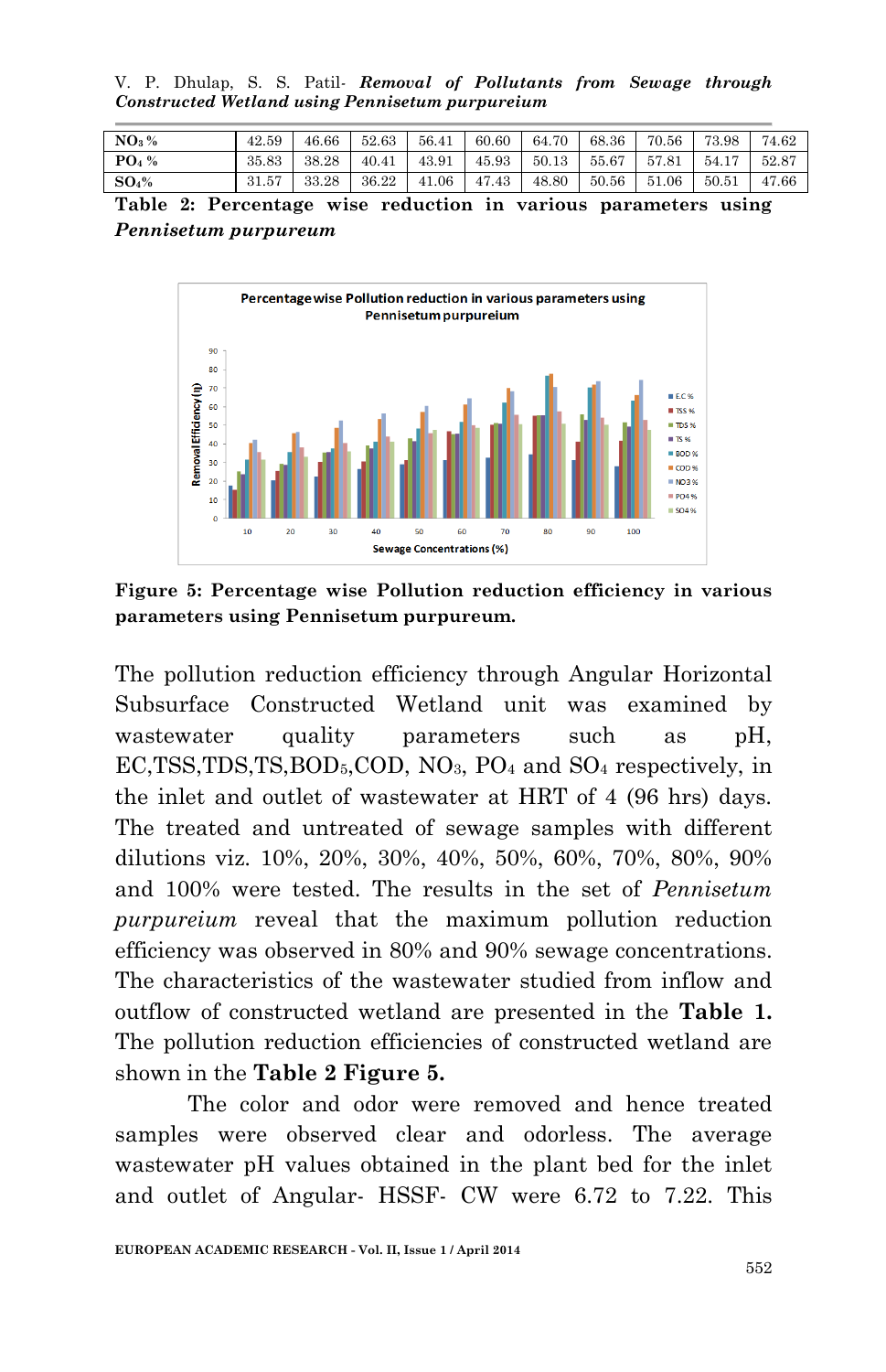increase of pH value may be due to formation of some acidic components in the bioremediation process. In our earlier study, a similar trend in pH value was observed at same rate of HRT (Chavan et al 2012c). Other authors also have reported the decreasing trend in pH in the lake water by using various aquatic macrophytes (Dhote 2009 and Choudhary 2011a) and also noticed the average color removal from pulp and paper mill wastewater through HSSF-CW. It was by 97% and the change in pH at decreasing mode while some of them reported the change in pH in decreasing mode in his field scale study of domestic wastewater using *Phragmites karka* (Choudhary 2011b).

The maximum EC reduced was by 34.61%, TSS was reduced by 55.17%, TDS was reduced by 56.18%, TS was reduced by 55.48%, BOD was reduced by 76.65%, and COD was reduced by 77.51%. The COD removal is believed to occur rapidly through settling and entrapment of particulate organic matter in the void spaces of the substrate (Vipat 2008). The substrate is the main supporting material for plants and microbial growth. Fine gravel promotes higher growth of plants and therefore increases the quantity of contaminant removal (Garcia, 2005). The microorganisms attached to the root zone of the plants play a very important role in the degradation of organic matter. They play crucial role in the conversion of organic carbon to carbon dioxide. In this process, the oxygen is supplied by the roots of the plants. Soluble organic matter may also be removed by number of separation processes including absorption and adsorption. The degree of sorption and its rate are dependent on the characteristics of both organic and the solid surface (Vymazal 1998). The maximum  $NO<sub>3</sub>$  was reduced by  $74.62\%$ , PO<sub>4</sub> was reduced by  $57.81\%$  and  $SO_4$  was reduced by 51.06% respectively in present study. These pollutants were reduced due to reed bed of *Pennisetum purpureium.* In addition to this, phyto-volatilization is also an important phenomenon for the removal of pollutants from the constructed wetland.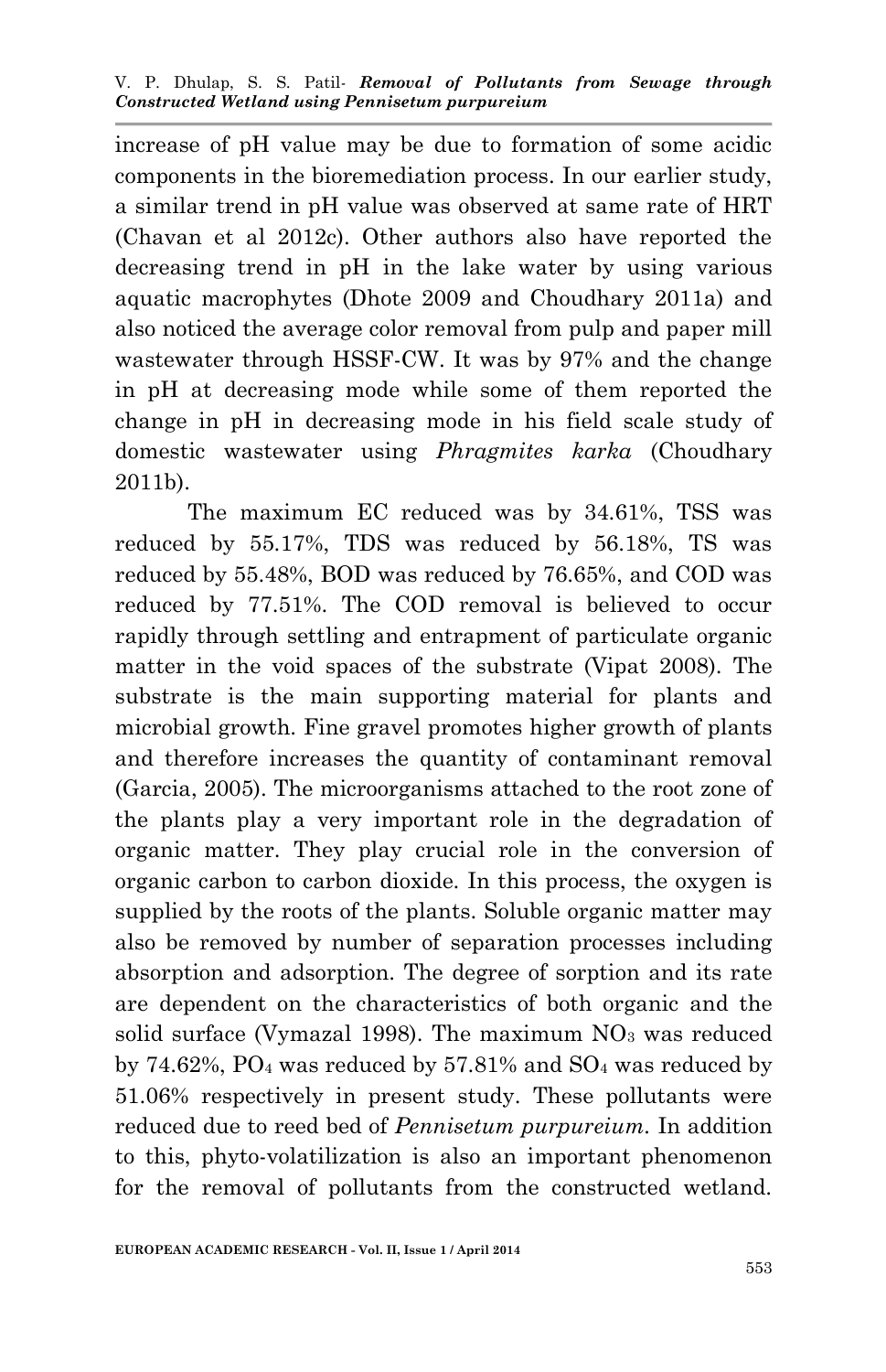Some wetland plants also take up pollutants directly through the root transport system and transfer them to the atmosphere via their transpiration system (EPA, 2000, Hong et al, 2001 and Ma X et al 2003). These pollutants were reduced in the root zone bed due to plant uptake, trickling process and biofilm of aerobic and anaerobic microorganisms. The efficiency of each parameter indicates that the use of *Pennisetum purpureium* is helpful for better treatment of sewage at almost study of all sewage concentrations. As a result, the treatment efficiency is higher at 80% concentration of sewage, in experimental test set of *Pennisetum purpureium* which has also seems in plants through huge growth and flowering in the plant **(Figure 4)**.

# **Conclusion:**

Angular Horizontal Subsurface Flow Constructed wetland through phytoremediation is an effective green technology for the treatment of sewage. The proper selection of locally adaptive aquatic plant is more trust worthy and insured technology for better treatment of sewage in local environment. The efficiency of each parameter in the set indicated that the use of *Pennisetum purpureium* is helpful for better treatment of sewage at almost all concentrations. The maximum pollution reduction obtained up to 80% concentration. It is concluded that *Pennisetum purpureium* is capable and suitable plant for the treatment of sewage. This plant is a mostly adaptive in western region of India. It has considerable capacity of pollution reduction and generating treated water which is useful for some common uses like gardening, washing, irrigation and general uses like toilet flushing, cooling, floor washing and cleaning applications in both, households and industries.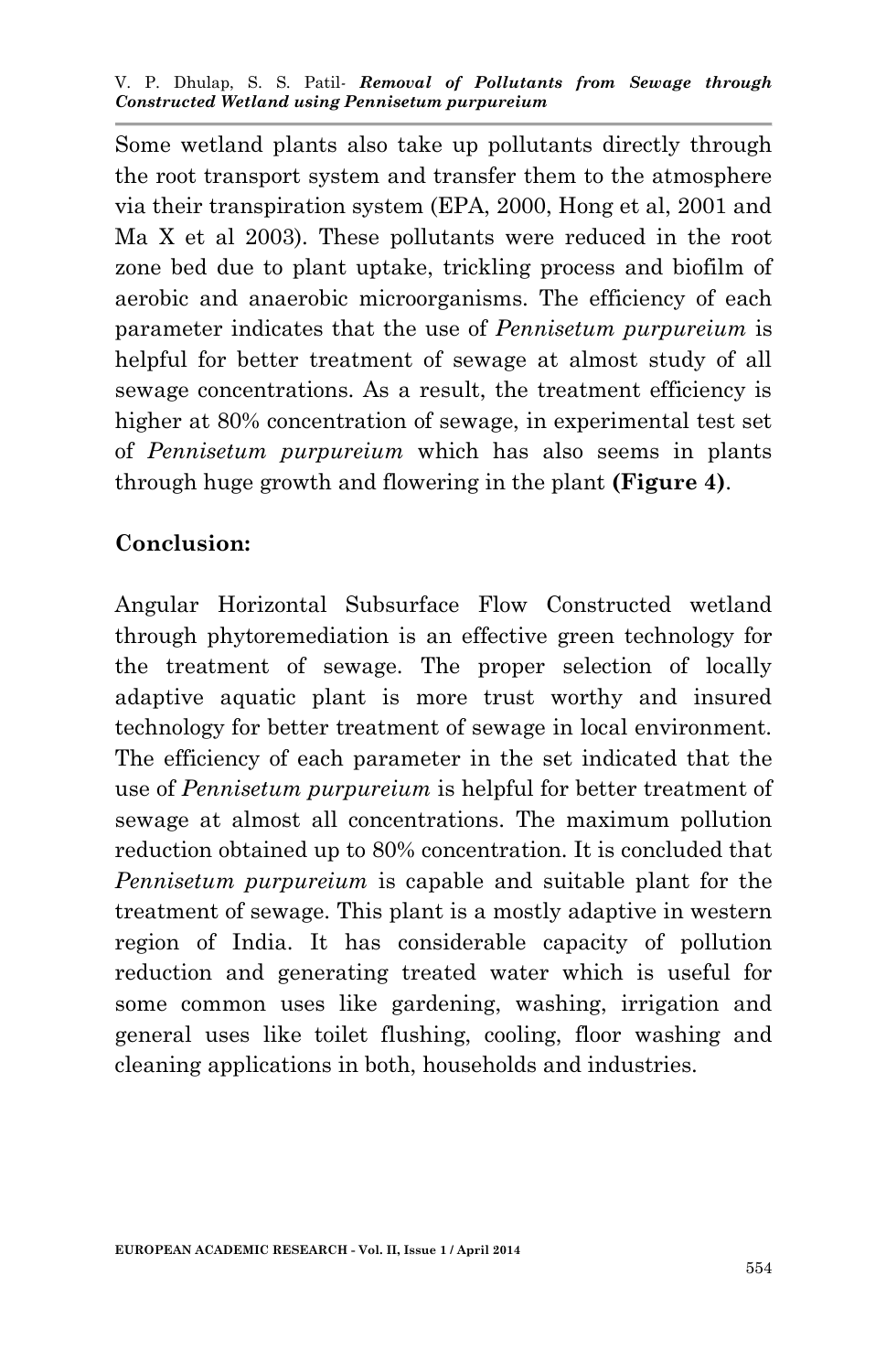### **BIBLIOGRAPHY:**

- APHA-AWWA-WEF. 2005. *Standard Methods for the Examination of Water and Wastewater*. 21st ed. Washington, DC.: APHA.
- Center for New Crops and Plant Products. 2002. *Pennisetum purpureium* K. Schumach. Perdue University. http://hort.purdue.edu/newcrop/duke\_energy/Pennisetu m purpurium.html. 4 p.
- Chavan, B. L. and Dhulap, V. P. 2012a. "Sewage treatment with Constructed Wetland using Panicum maximum forage Grass, Journal of Environmental Science and Water Resources. Journal of Environmental Science and Water Resource." *Wudpecker Research Journals* 1(9)  $223 - 230$ .
- Chavan, B. L. and Dhulap, V. P. 2012b. "Designing and Testing of Wastewater in Constructed Wetland using Phragmites karka." *International Journal of Multidisciplinary Research Academy, International Journal of Physical and Social Sciences* http://www.ijmra.us. 2 (12): 205-211.
- Chavan, B. L. and Dhulap, V. P. 2012c. "Optimization of Pollutant Concentration in sewage treatment using constructed wetland through phytoremediation." *International Journal of Advanced Research in Engineering and Applied Sciences (IJAREAS).* GreenField Advanced Research Publishing House 1(6): 01-16.
- Chavan, B. L. and Dhulap, V. P. 2012d. "Treatment of sewage through Phyto-Technological studies with constructed wetland *using Eichhornia crassipes*." *J. Environ. Res. Develop.* 7 (2), 660-667.
- Choudhary, A. K., Kumar, S. and Sharma, C. 2011b. "Constructed wetlands: an approach for wastewater treatment." *Elixir Pollution* 37 (8): 3666-3672.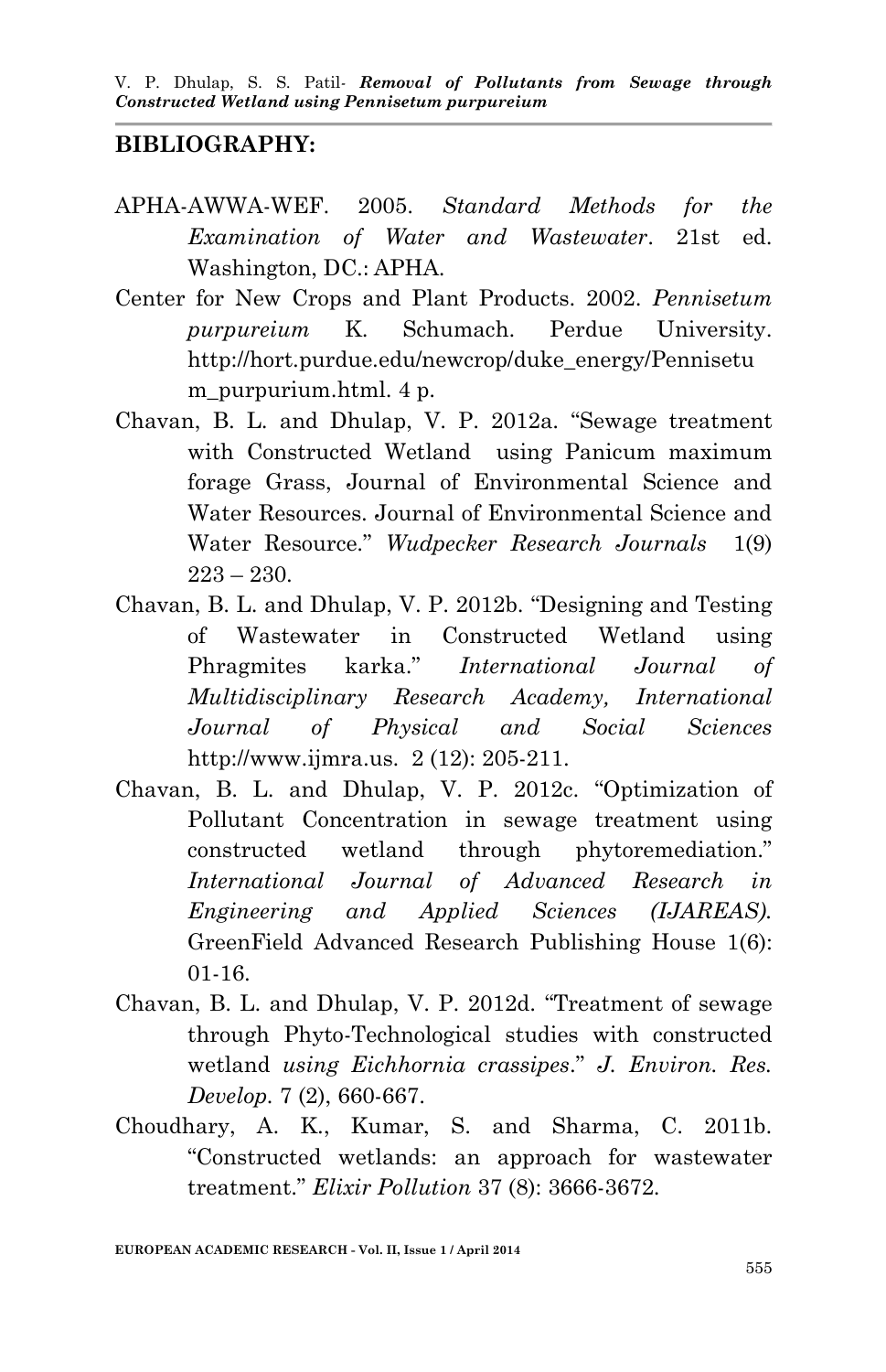- Choudhary, A. K., Kumar, S., Sharma, C. and Kumar, P. 2011a. "Performance of constructed wetland for the treatment of pulp and paper mill wastewater." *Proceedings of World Environmental & Water Resources Congress-2011*, Palm Springs, California, 4856-4865.
- David, M.G., James, L.A. and Christopherson, Axler Ruch, S. H. 2002. "A Report of Constructed Wetlands." University of Minnesota.
- Dhote, S. and Dixit S. 2009. "Water Quality Improvement through Macrophytes: A Review." *Envi. Monit. Assess* 152: 149–153.
- Dhote, S. and Dixit, S. 2007. "Water Quality Improvement through Macrophytes: A Case Study." *Asian J. Exp. Sci*. 21(2): 427-430.
- EPA. 1993. "Constructed Wetlands for Wastewater Treatment and Wild Life Habitat: 17 case studies." EPA 832 – R – 005.
- EPA. Design Manual. 2000. Constructed Wetlands Treatment of Municipal Wastewaters EPA/625/R- 99/010.
- Farooqi, I. H., Farrukh, Basheer and Chaudhari, R. J. 2008. "Constructed Wetland System (CWS) for Wastewater Treatment." *Proceedings of Taal2007: The 12th. World Lake Conference: J. Engineering* 1004-1009.
- Garcia, J., Aguirre, P., Barragan, J., Mujeriego, R., Matamoros, V. and Bayona, J. M. 2005. "Effect of key design parameters on the efficiency of horizontal subsurface flow constructed wetlands." *Ecological Engineering* 25: 405–418.
- Holm, L.G., D.L. Plucknett, J.V. Pancho, and J.P. Herberger. 1977. *The World's worst weeds*. East-West Center. Honolulu, HI. 609 p.
- Hong, M.S., Farmayan, W.F., Dortch, I.J. and Chiang, C.Y. 2001. "Phytoremediation of MTBE from a groundwater plume." *Environmental Science and Technology* 35: 1231–1239.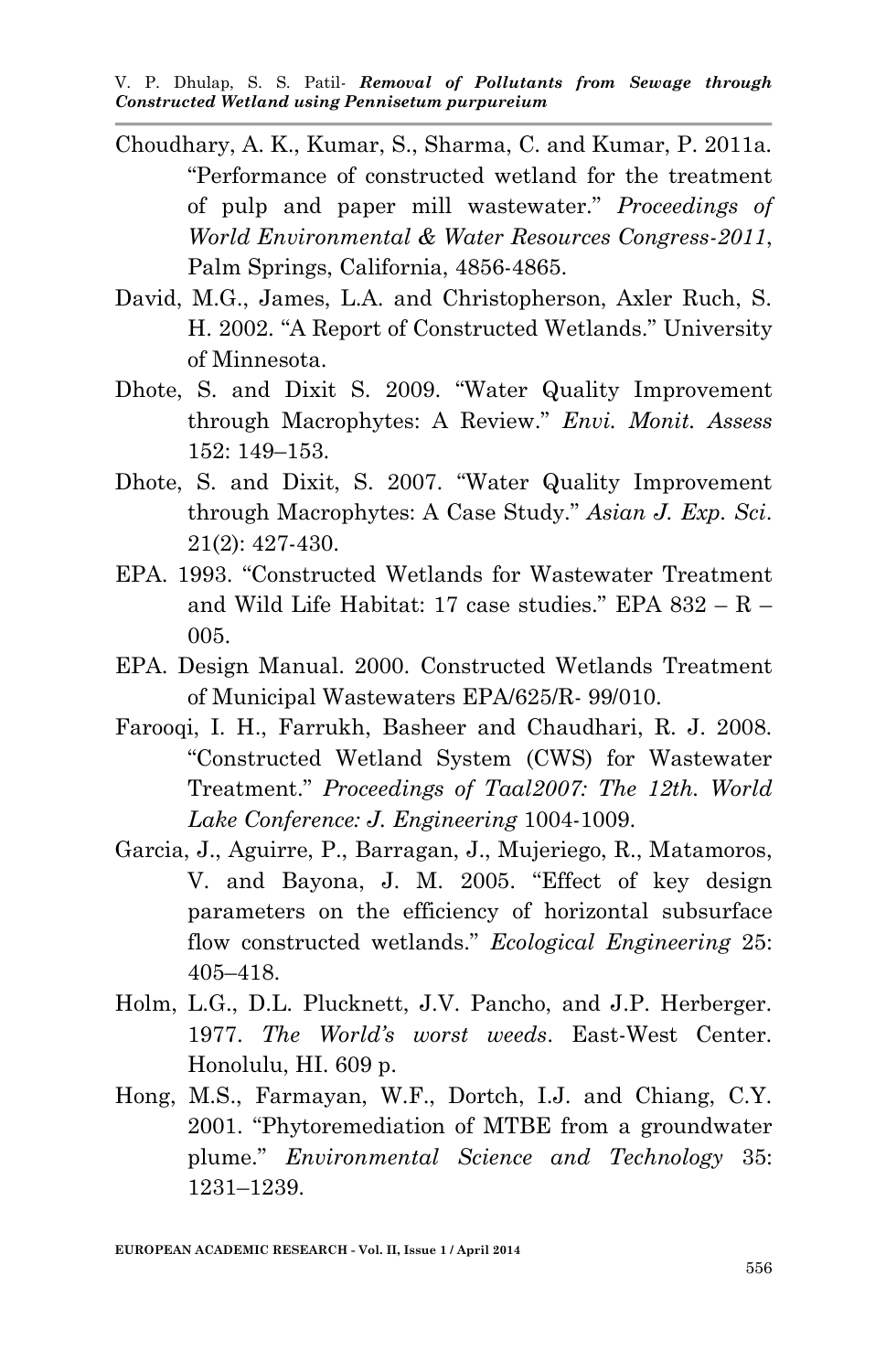- Kivaisi, A. K. 2001. "The Potential for Constructed Wetlands for Wastewater Treatment and Reuse in Developing Countries: A Review." *J. of Ecological Engineering* 16(4): 545-560.
- Konnerup, D., Koottatep, T. and Brix H. 2009. "Treatment of Domestic Wastewater in Tropical, Subsurface Flow Constructed Wetlands Planted with Canna and Heliconia." *J. of Ecological Engineering* 35: 248-257.
- Koottatep, T., Polprasert, C., Koanh, N.T., Heinss, U., Montangero, A. and Strauss, M. 2001. "Septage dewatering in verti- cal-flow constructed wetlands located in the tropics." *Water Sci Technol* 44 (2–3):181–8.
- Long, R.W. and Lakela, O. 1971. *A flora of Tropical Florida.* University of Miami Press, Coral Gables, FL. 962 p.
- Ma, X. and Burken, J.G. 2003. "TCE diffusion to the atmosphere in phytoremediation applications." *Environmental Science and Technology* 37: 2534–2539.
- Newman, L.A., S.L. Doty, K.L. Gery, P.E. Heilman, I. Muiznieks, T.Q. Shang, S.T. Siemieniec, S.E. Strand, X. Wang, A.M. Wilson, and M.P. Gordon. 1998. "Phytoremediation of organic contaminants: A review of phytoremediation research at the University of Washington." *J. Soil Contam*. 7(4):531- 542.
- Oluseyi, E. E. and Abimbola, Y. S. 2011. "Developing a Pilot Scale Horizontal Sub Surface Flow Constructed Wetlands for Phytoremediation of Primary Lagoon Effluents." 11th ed. of the World Wide Workshop for Young Environmental Scientists (WWW- YES-2011) - Urban Waters: resource or risks? Arcueil: France. pp. 01-07.
- Shen, W. and Yin, H. 1995. "Using reed beds for winter operation of wetland treatment system for wastewater." *Water Sci Technol* 32 (3):111–7.
- Skerman, P.J. and F. Riveros. 1990. *Tropical grasses. FAO Plant Production and Protection* Series 23. Food and